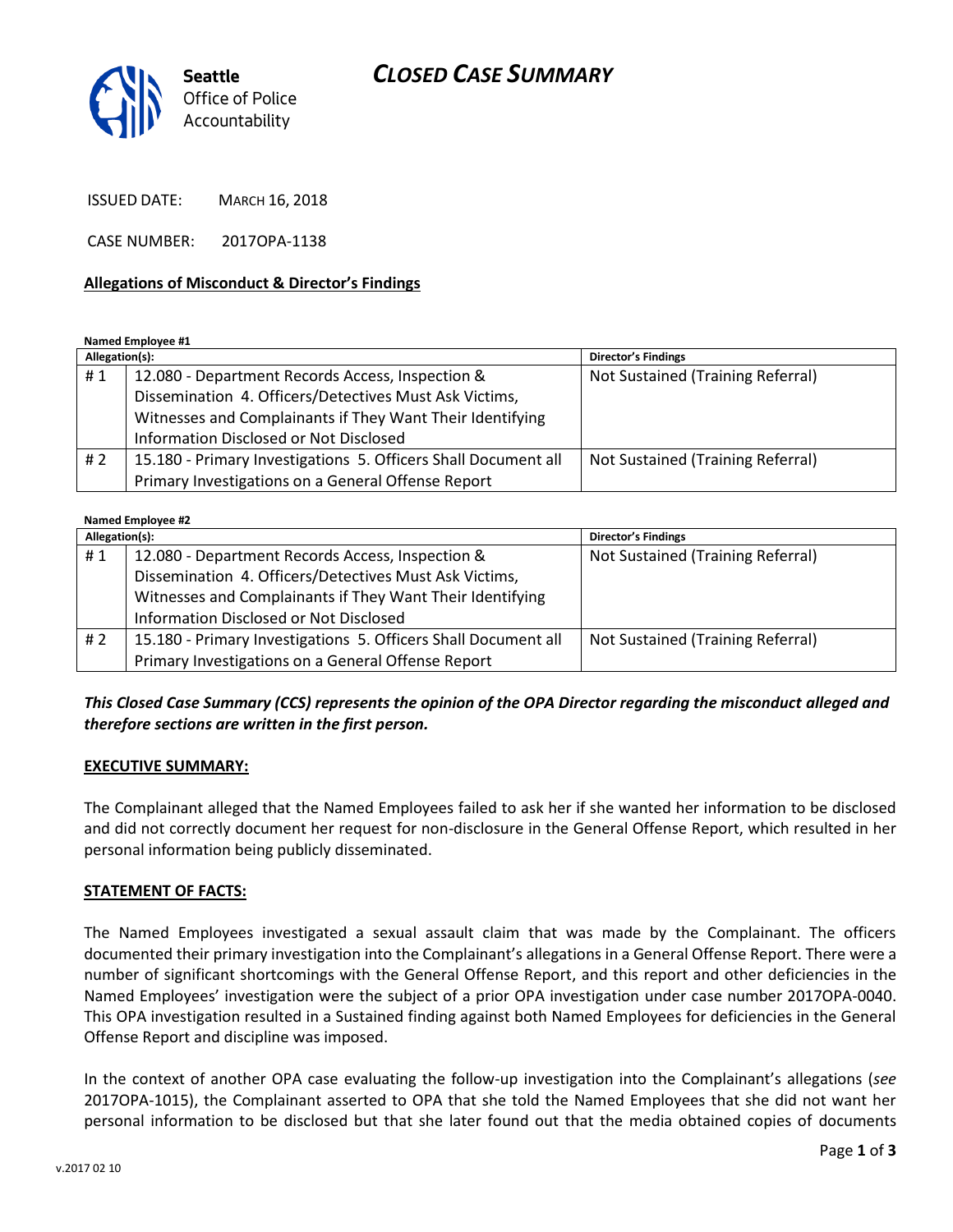# *CLOSE CASE SUMMARY*



OPA CASE NUMBER: 2017OPA-1138

through public disclosure and had learned her name. OPA reviewed the Named Employees' In-Car Video (ICV), which documented their contact with the Complainant. The ICV confirmed the Complainant's account that she asked that the Named Employees mark "do not disclose" with regard to her personal information. OPA further determined that the Named Employees failed to mark "do not disclose" on the General Offense Report. This was further verified with the Department's public disclosure unit and the OPA investigator assigned to this case informed the Complainant how she could change her designation so that no further personal information would be publicly disclosed. It is further clear from OPA's investigation that documents and other materials containing the Complainant's personal information were, in fact, publicly disclosed and obtained by the media.

## **ANALYSIS AND CONCLUSIONS:**

### **Named Employee #1 - Allegation #1**

*12.080 Department Records Access, Inspection and Dissemination 4. Officers / Detectives Must Ask Victims, Witnesses and Complainants if They Want Their Identifying Information Disclosed or Not Disclosed*

SPD Policy 12.080-POL-4 requires that officers ask victims if they want their identifying information disclosed or not disclosed. Here, the Named Employees asked this question of the Complainant; however, they failed to note that she asked that her information not be disclosed on the General Offense Report. This was in violation of policy.

The Named Employees clearly made a significant mistake by failing to note on the General Offense Report that the Complainant asked that her personal information not be disclosed. As previously determined in the prior OPA investigation, the General Offense Report was deficient and fell below the Department's expectations. Similarly, the Named Employees' failure to mark "do not disclose" represented another shortcoming of the General Offense Report and of the officers' conduct. It caused the Complainant's personal information to be publicly disclosed and widely disseminated. This was unacceptable and, based on the Complainant's statements to OPA, caused her pain and embarrassment.

That being said, the Named Employees have already been subjected to discipline for the mistakes concerning the General Offense Report. I find that subjecting them to discipline again for the same basic conduct – a General Offense Report that fell well below the Department's expectations for a number of reasons – would not represent procedural due process and would be inconsistent with the principles of just cause for employee discipline. This should not be construed to suggest that I am in any way condoning the Named Employees' conduct. I believe it to be contrary to policy and disappointing, but, for the reasons stated above, I recommend that both of the Named Employees receive a Training Referral rather than a Sustained finding.

 **Training Referral**: The Named Employees should be re-trained concerning the requirements of SPD Policies 12.080-POL-4 and 15.180-POL-5. They should be counseled concerning their failure to properly note in the General Offense Report that the Complainant, who was the victim in a sexual assault investigation, did not want her personal information to be disclosed and the negative consequences that resulted from their conduct. The Named Employees should be directed to be more careful when completing General Offense Reports and that this type of behavior results in the loss of public trust and confidence. This re-training and associated counseling should be memorialized in a PAS entry. I further request that the Named Employees' chain of command call or write a letter to the Complainant and inform her of the Department's regret